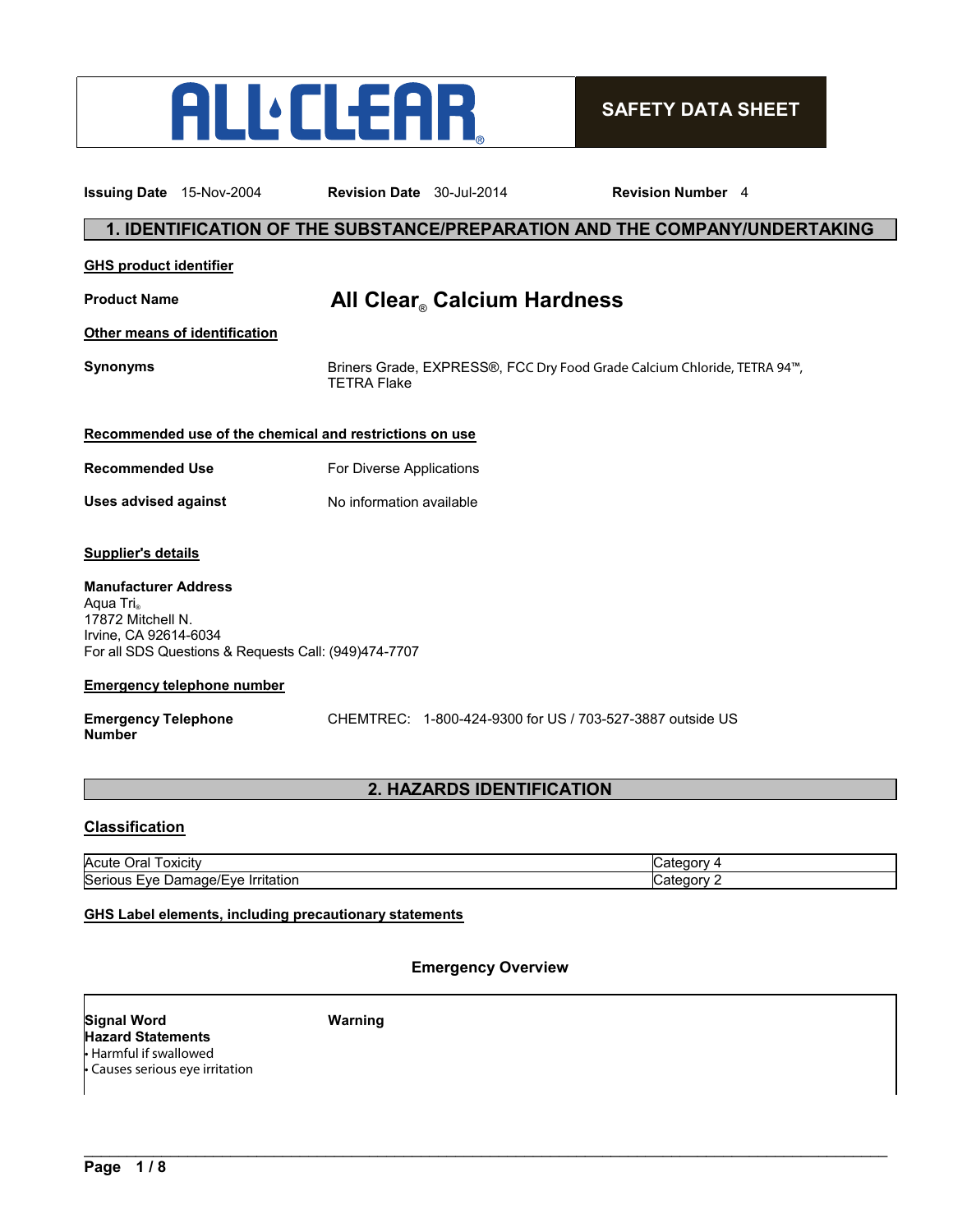

#### **Precautionary Statements**

#### **Prevention**

- Wash face, hands and any exposed skin thoroughly after handling.
- Do not eat, drink or smoke when using this product.
- Wear eye/face protection.

#### **General Advice**

• None

#### **Eyes**

- IF IN EYES: Rinse cautiously with water for several minutes. Remove contact lenses, if present and easy to do. Continue rinsing.
- If eye irritation persists: Get medical advice/attention.

#### **Ingestion**

- IF SWALLOWED: Call a POISON CENTER or doctor/physician if you feel unwell.
- Rinse mouth.

# **Storage**

• None

#### **Disposal**

• Dispose of contents/container to an approved waste disposal plant.

# **Hazard Not Otherwise Classified (HNOC)**

Not applicable

## **Other information**

Wear hand protection 0% of the mixture consists of ingredient(s) of unknown toxicity.

# **3. COMPOSITION/INFORMATION ON INGREDIENTS**

**Synonyms** Briners Grade, EXPRESS®, FCC Dry Food Grade Calcium Chloride, TETRA 94™, TETRA Flake

| <b>Chemical Name</b> | <b>CAS-No</b> | Weight % |
|----------------------|---------------|----------|
| Calcium Chloride     | 10043-52-4    | 74-100   |
| Water                | 7732-18-5     | $0 - 26$ |
| Sodium chloride      | 7647-14-5     | 3 >      |
| Potassium Chloride   | 7447-40-7     | 3 >      |
| Magnesium chloride   | 7786-30-3     | < 0.5    |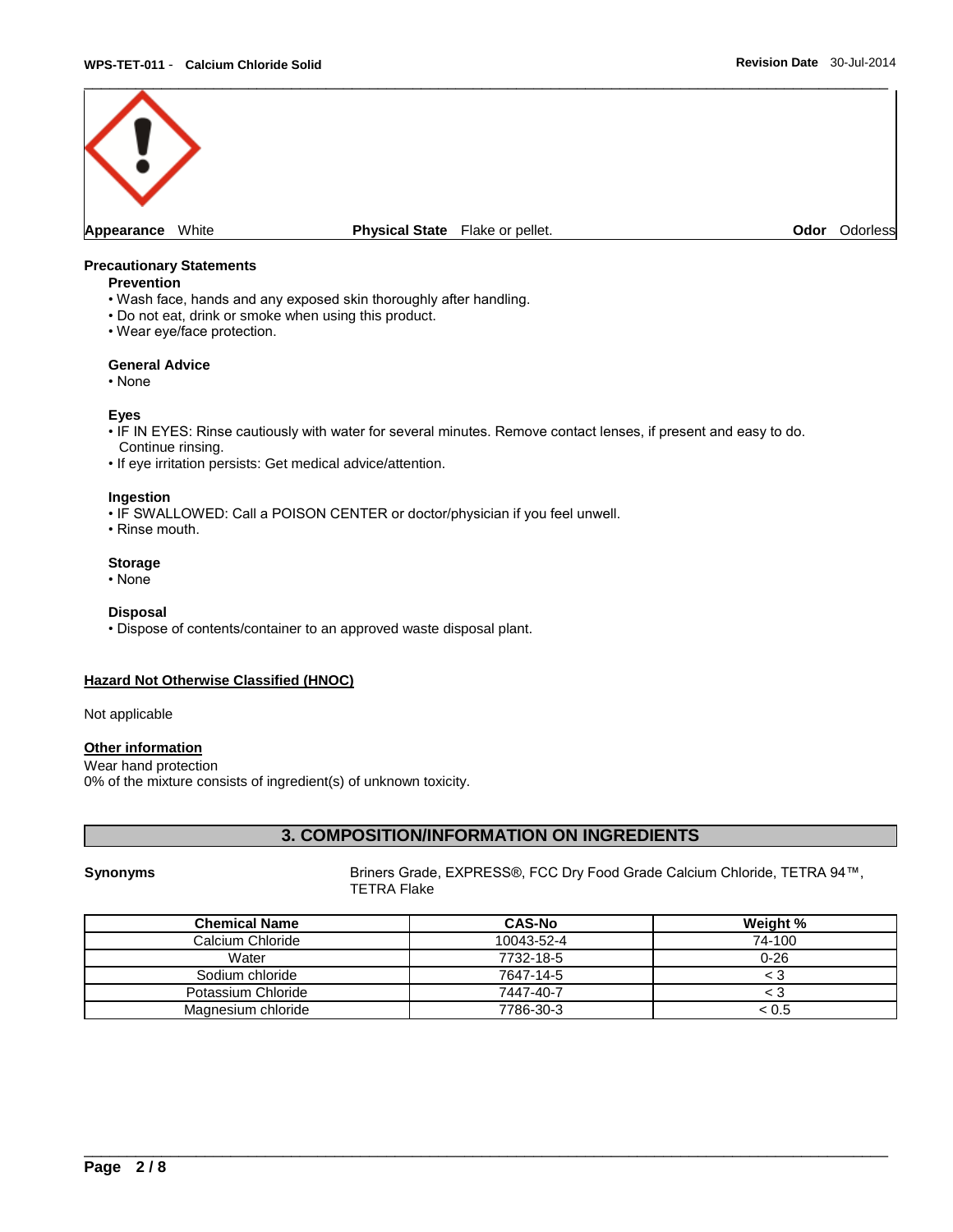# \_\_\_\_\_\_\_\_\_\_\_\_\_\_\_\_\_\_\_\_\_\_\_\_\_\_\_\_\_\_\_\_\_\_\_\_\_\_\_\_\_\_\_\_\_\_\_\_\_\_\_\_\_\_\_\_\_\_\_\_\_\_\_\_\_\_\_\_\_\_\_\_\_\_\_\_\_\_\_\_\_\_\_\_\_\_\_\_\_\_\_\_\_ **4. FIRST AID MEASURES**

# **Description of necessary first-aid measures**

| P00011P0011 01 110000001 1 111 00 010 111000011 00        |                                                                                                                                                                                |
|-----------------------------------------------------------|--------------------------------------------------------------------------------------------------------------------------------------------------------------------------------|
| <b>Eye Contact</b>                                        | Rinse immediately with plenty of water, also under the eyelids, for at least 15 minutes.<br>Keep eye wide open while rinsing. Obtain medical attention if irritation persists. |
| Skin Contact                                              | Wash off immediately with soap and plenty of water. Get medical attention if irritation<br>develops and persists.                                                              |
| <b>Inhalation</b>                                         | Move to fresh air. Get medical attention immediately if symptoms occur.                                                                                                        |
| Ingestion                                                 | IF SWALLOWED: Call a POISON CENTER or doctor/ physician if you feel unwell Rinse<br>mouth.                                                                                     |
| <b>Protection of First-aiders</b>                         | Use personal protective equipment.                                                                                                                                             |
| Most important symptoms/effects, acute and delayed        |                                                                                                                                                                                |
| Most Important Symptoms/Effects No information available. |                                                                                                                                                                                |
|                                                           | Indication of immediate medical attention and special treatment needed, if necessary                                                                                           |

**Notes to Physician**  Treat symptomatically.

# **5. FIRE-FIGHTING MEASURES**

#### **Suitable Extinguishing Media**

Use extinguishing measures that are appropriate to local circumstances and the surrounding environment.

**Unsuitable Extinguishing Media** None

#### **Specific Hazards Arising from the Chemical**

Avoid generating dust, under certain conditions may cause respiratory irritation. Thermal decomposition can lead to release of irritating and toxic gases and vapors.

#### **Explosion Data**

**Sensitivity to Mechanical Impact** None **Sensitivity to Static Discharge Mone** 

#### **Protective Equipment and Precautions for Firefighters**

As in any fire, wear self-contained breathing apparatus pressure-demand, MSHA/NIOSH (approved or equivalent) and full protective gear.

# **6. ACCIDENTAL RELEASE MEASURES**

#### **Personal precautions, protective equipment and emergency procedures**

**Personal Precautions Avoid contact with the skin and the eyes. Use personal protective equipment. Avoid dust** formation. **Environmental Precautions Environmental Precautions** Prevent product from entering drains. Prevent entry into waterways, sewers, basements or confined areas. See Section 12 for additional Ecological Information. **Methods and materials for containment and cleaning up Methods for Containment** Cover powder spill with plastic sheet or tarp to minimize spreading and keep powder dry.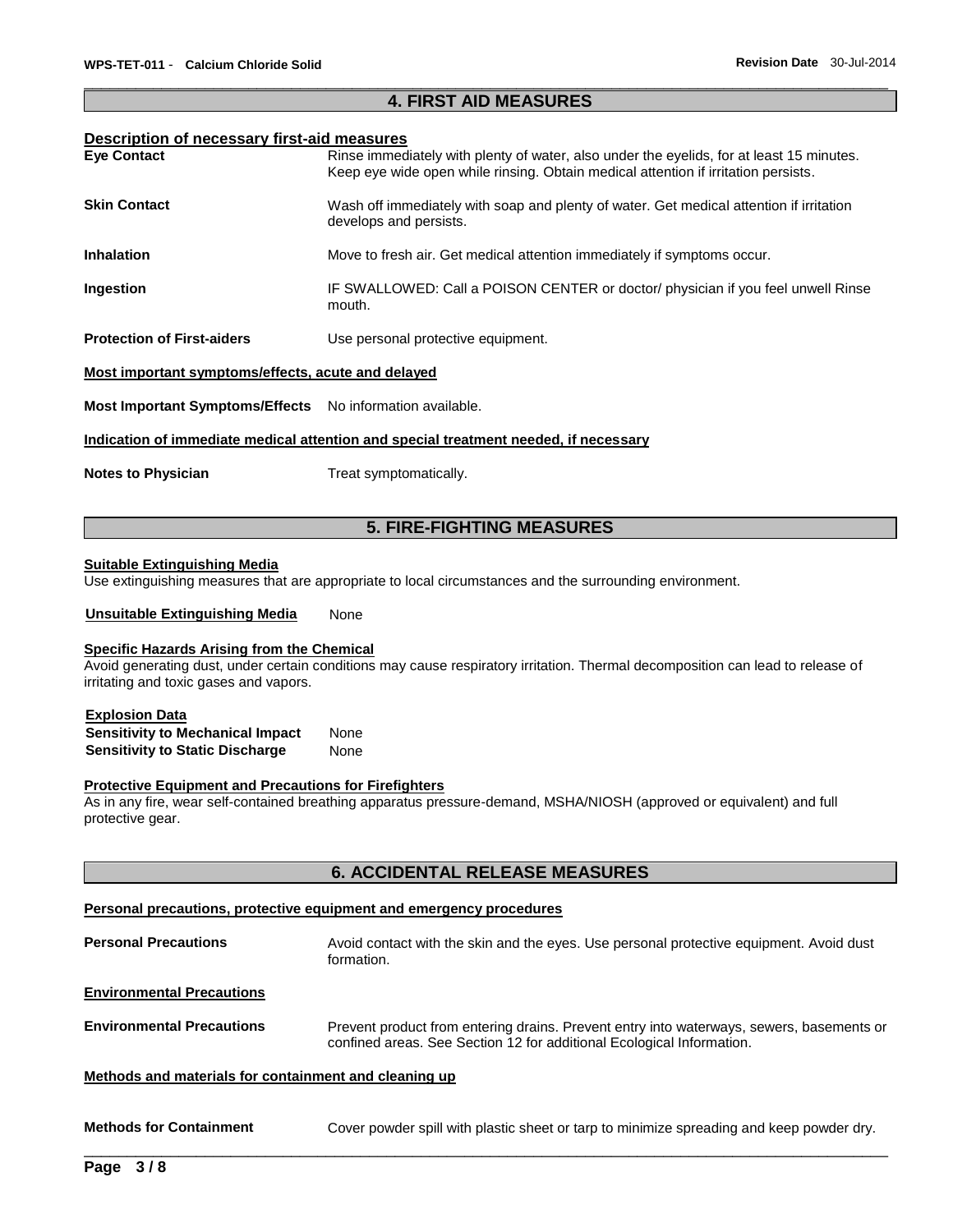**Methods for Cleaning Up** Take up mechanically and collect in suitable container for disposal. Use personal protective equipment.

# **7. HANDLING AND STORAGE**

\_\_\_\_\_\_\_\_\_\_\_\_\_\_\_\_\_\_\_\_\_\_\_\_\_\_\_\_\_\_\_\_\_\_\_\_\_\_\_\_\_\_\_\_\_\_\_\_\_\_\_\_\_\_\_\_\_\_\_\_\_\_\_\_\_\_\_\_\_\_\_\_\_\_\_\_\_\_\_\_\_\_\_\_\_\_\_\_\_\_\_\_\_

#### **Precautions for safe handling**

| <b>Handling</b>              | Ensure adequate ventilation. Wear personal protective equipment. Avoid contact with skin<br>and eyes. Wash thoroughly after handling. Avoid breathing dust. Avoid dust formation.<br>Minimize dust generation and accumulation. |
|------------------------------|---------------------------------------------------------------------------------------------------------------------------------------------------------------------------------------------------------------------------------|
|                              | Conditions for safe storage, including any incompatibilities                                                                                                                                                                    |
| <b>Storage</b>               | Keep container tightly closed in a dry and well-ventilated place. Keep in properly labeled<br>containers. Keep in a dry place.                                                                                                  |
| <b>Incompatible Products</b> | Zinc, Bromine tri-fluoride, Methyl vinyl ether                                                                                                                                                                                  |

# **8. EXPOSURE CONTROLS / PERSONAL PROTECTION**

#### **Control parameters**

## **Exposure Guidelines**

| <b>Chemical Name</b> | <b>ACGIH TLV</b>                                              | OSHA PEL                                   | <b>NIOSH IDLH</b> |
|----------------------|---------------------------------------------------------------|--------------------------------------------|-------------------|
| Calcium Chloride     | IACGIH - (TLV-TWA) Guidelne for IOSHA (PEL-TWA) - Z-3 Mineral |                                            |                   |
| 10043-52-4           | nuisance particulate (inhalable                               | Dusts, Inert or Nuisance dusts,            |                   |
|                      | particulate): 10 mg/m <sup>3</sup>                            | (respirable fraction): 5 mg/m <sup>3</sup> |                   |

#### **Appropriate engineering controls**

| <b>Engineering Measures</b> | Provide local exhaust ventilations system. When there is a potential for exposure, an |
|-----------------------------|---------------------------------------------------------------------------------------|
|                             | emergency eyewash and safety shower should be provided within the immediate work      |
|                             | area.                                                                                 |

# **Individual protection measures, such as personal protective equipment**

| <b>Eve/Face Protection</b><br><b>Skin and Body Protection</b> | Wear safety glasses with non-flexible side shields or chemical goggles<br>Hands and Feet:                                                                                                                                                                                                           |
|---------------------------------------------------------------|-----------------------------------------------------------------------------------------------------------------------------------------------------------------------------------------------------------------------------------------------------------------------------------------------------|
|                                                               | Wear appropriate protective non-leather protective gloves and boots. Chemical protective<br>gloves and boots such as PVC, Neoprene, or Heavy Nitrile are recommended. Leather<br>products do not offer adequate protection and will dehydrate with resultant shrinkage and<br>possible destruction. |
|                                                               | Body:                                                                                                                                                                                                                                                                                               |
|                                                               | Wear appropriate protective, impervious clothing.                                                                                                                                                                                                                                                   |
| <b>Respiratory Protection</b>                                 | A respirator is not indicated under normal operating conditions. Use of a NIOSH - approved<br>respirator (N95 or greater) should be based on the presence of nuisance dusts.                                                                                                                        |
| <b>Hygiene Measures</b>                                       | When using, do not eat, drink or smoke. Remove and wash contaminated clothing before<br>re-use. Provide regular cleaning of equipment, work area and clothing.                                                                                                                                      |

# **9. PHYSICAL AND CHEMICAL PROPERTIES**

\_\_\_\_\_\_\_\_\_\_\_\_\_\_\_\_\_\_\_\_\_\_\_\_\_\_\_\_\_\_\_\_\_\_\_\_\_\_\_\_\_\_\_\_\_\_\_\_\_\_\_\_\_\_\_\_\_\_\_\_\_\_\_\_\_\_\_\_\_\_\_\_\_\_\_\_\_\_\_\_\_\_\_\_\_\_\_\_\_\_\_\_\_

#### **Information on basic physical and chemical properties**

| <b>Physical State</b> | Flake or pellet | Appearance            | White                    |
|-----------------------|-----------------|-----------------------|--------------------------|
| Odor                  | <b>Ddorless</b> | <b>Odor Threshold</b> | No information available |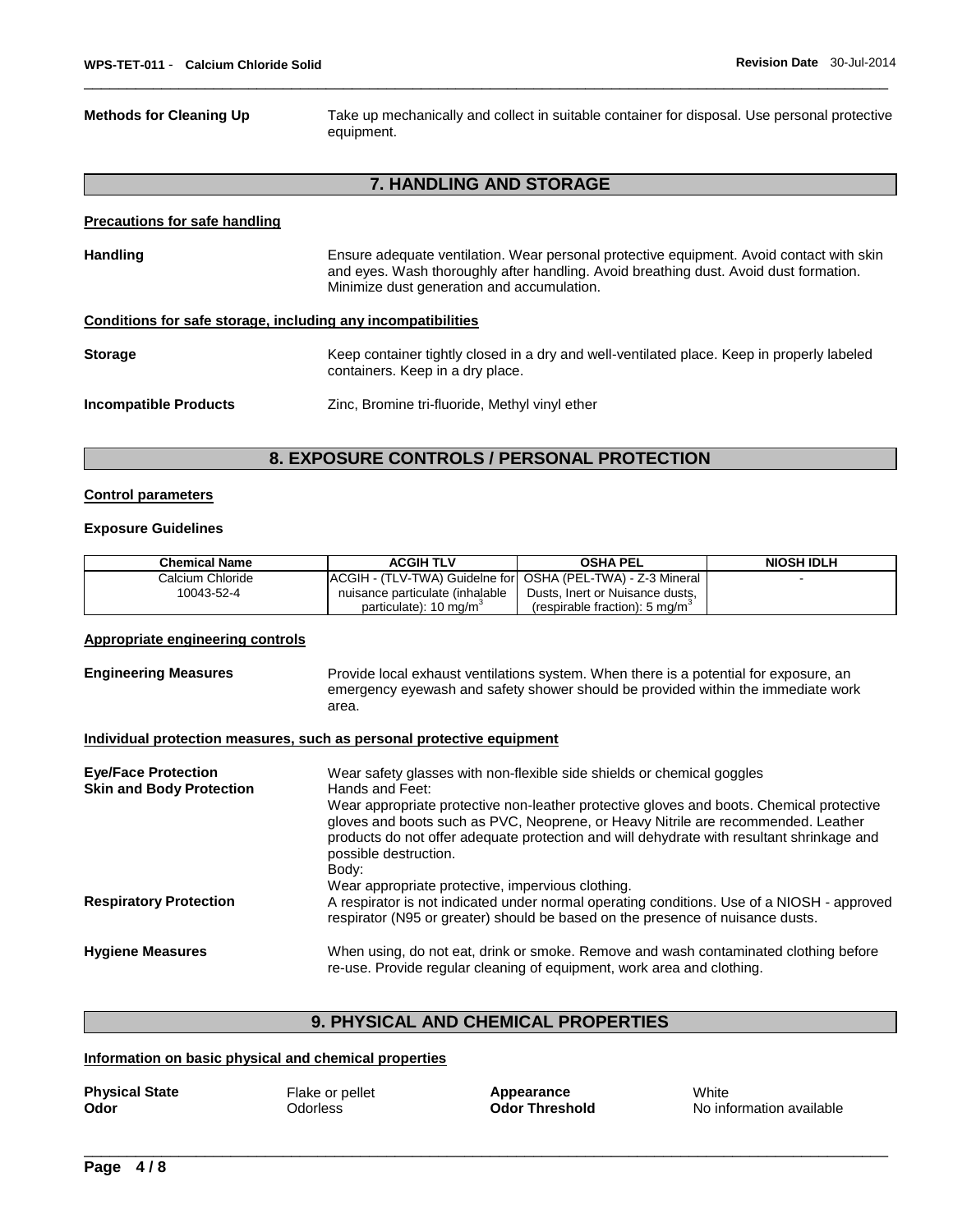# **WPS-TET-011** - **Calcium Chloride Solid Revision Date** 30-Jul-2014

|                                                         | <b>Values</b>                       | <b>Remarks / Method</b> |
|---------------------------------------------------------|-------------------------------------|-------------------------|
| <b>Property</b>                                         |                                     | None known              |
| pH                                                      | Not applicable                      |                         |
| <b>Melting Point/Range</b>                              | 175-770 °C /<br>°F<br>350-1420      | Estimated value(s)      |
| <b>Boiling Point/Boiling Range</b>                      | 175-1930 °C /<br>350-3500<br>°F     | Estimated value(s)      |
| <b>Flash Point</b>                                      | Not applicable                      | None known              |
| <b>Evaporation rate</b>                                 | No data available                   | None known              |
| Flammability (solid, gas)                               | No data available                   | None known              |
| <b>Flammability Limits in Air</b>                       |                                     |                         |
| upper flammability limit                                | No data available                   |                         |
| lower flammability limit                                | No data available                   |                         |
| <b>Vapor Pressure</b>                                   | Not applicable                      | None known              |
| <b>Vapor Density</b>                                    | Not applicable                      | None known              |
| <b>Specific Gravity</b>                                 | (H2O=1) 2.15 @ 77°F / 25°C          | None known              |
| <b>Water Solubility</b>                                 | 40% @ 68°F (20°C) with evolution of | None known              |
|                                                         | heat                                |                         |
| Solubility in other solvents                            | No data available                   | None known              |
| Partition coefficient: n-octanol/waterNo data available |                                     | None known              |
| <b>Autoignition Temperature</b>                         | No data available                   | None known              |
| <b>Decomposition Temperature</b>                        | No data available                   | None known              |
| <b>Viscosity</b>                                        | Not applicable                      | None known              |
|                                                         |                                     |                         |
| <b>Flammable Properties</b>                             | Not flammable                       |                         |
|                                                         |                                     |                         |
| <b>Explosive Properties</b>                             | No data available                   |                         |
| <b>Oxidizing Properties</b>                             | No data available                   |                         |
|                                                         |                                     |                         |
| <b>Other information</b>                                |                                     |                         |
| <b>VOC Content (%)</b>                                  | Not applicable                      |                         |

# **10. STABILITY AND REACTIVITY**

\_\_\_\_\_\_\_\_\_\_\_\_\_\_\_\_\_\_\_\_\_\_\_\_\_\_\_\_\_\_\_\_\_\_\_\_\_\_\_\_\_\_\_\_\_\_\_\_\_\_\_\_\_\_\_\_\_\_\_\_\_\_\_\_\_\_\_\_\_\_\_\_\_\_\_\_\_\_\_\_\_\_\_\_\_\_\_\_\_\_\_\_\_

# **Reactivity**

No data available.

# **Chemical stability**

Stable under recommended storage conditions.

#### **Possibility of hazardous reactions**

Can only take place at very high temperature producing chlorine gas.

# **Hazardous Polymerization**

Hazardous polymerization does not occur.

# **Conditions to avoid**

Dust formation.

**Incompatible materials**

Zinc, Bromine tri-fluoride, Methyl vinyl ether

# **Hazardous decomposition products**

Chlorine gas.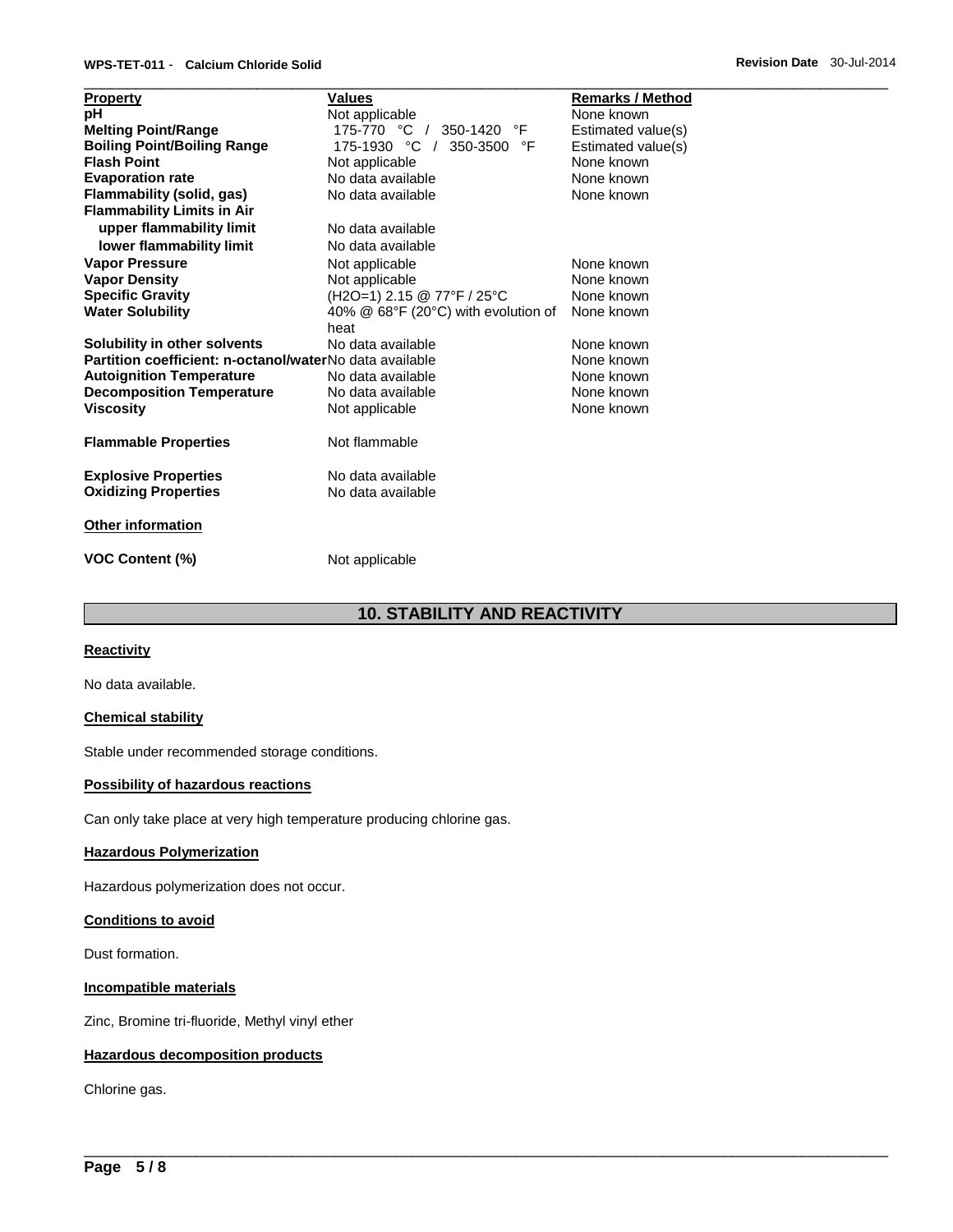# \_\_\_\_\_\_\_\_\_\_\_\_\_\_\_\_\_\_\_\_\_\_\_\_\_\_\_\_\_\_\_\_\_\_\_\_\_\_\_\_\_\_\_\_\_\_\_\_\_\_\_\_\_\_\_\_\_\_\_\_\_\_\_\_\_\_\_\_\_\_\_\_\_\_\_\_\_\_\_\_\_\_\_\_\_\_\_\_\_\_\_\_\_ **11. TOXICOLOGICAL INFORMATION**

## **Information on likely routes of exposure**

# **Product Information**

| <b>Inhalation</b>   | May cause irritation of respiratory tract. |
|---------------------|--------------------------------------------|
| <b>Eve Contact</b>  | Irritating to eyes.                        |
| <b>Skin Contact</b> | May cause irritation.                      |
| Ingestion           | Harmful if swallowed.                      |

#### **Component Information**

| <b>Chemical Name</b> | ∟D50 Oral           | LD50 Dermal         | <b>LC50 Inhalation</b> |
|----------------------|---------------------|---------------------|------------------------|
| Calcium Chloride     | Rat<br>= 1000 mg/kg | Rat<br>= 2630 ma/ka |                        |
| Potassium Chloride   | Rat<br>= 2600 mg/kg |                     |                        |
| Sodium chloride      | Rat<br>$=$ 3 g/kg   | Rabbit<br>10 g/kg   | > 42 a/mi<br>Rat)      |

# **Symptoms related to the physical, chemical and toxicological characteristics**

**Symptoms May cause irritation to the respiratory system.** 

# **Delayed and immediate effects and also chronic effects from short and long term exposure**

| Eye damage/irritation                           | Irritating to eyes.                                                                                      |  |  |
|-------------------------------------------------|----------------------------------------------------------------------------------------------------------|--|--|
| <b>Sensitization</b>                            | No information available.                                                                                |  |  |
| <b>Mutagenic Effects</b>                        | No information available.<br>Contains no ingredients above reportable quantities listed as a carcinogen. |  |  |
| Carcinogenicity                                 |                                                                                                          |  |  |
| <b>Reproductive Toxicity</b>                    | No information available.                                                                                |  |  |
| <b>STOT - single exposure</b>                   | No information available.                                                                                |  |  |
| <b>STOT - repeated exposure</b>                 | No information available.                                                                                |  |  |
| <b>Chronic Toxicity</b>                         | Avoid repeated exposure.                                                                                 |  |  |
| <b>Aspiration Hazard</b>                        | No information available.                                                                                |  |  |
| <b>Numerical measures of toxicity - Product</b> |                                                                                                          |  |  |
|                                                 |                                                                                                          |  |  |

## **Acute Toxicity** 0% of the mixture consists of ingredient(s) of unknown toxicity. *The following values are calculated based on chapter 3.1 of the GHS document:*  **LD50 Oral** 979 mg/kg; Acute toxicity estimate 2630 mg/kg; Acute toxicity estimate

# **12. ECOLOGICAL INFORMATION**

## **Ecotoxicity**

| <b>Chemical Name</b> | <b>Toxicity to Algae</b>         | <b>Toxicity to Fish</b>                                | <b>Toxicity to</b>    | Daphnia Magna (Water             |
|----------------------|----------------------------------|--------------------------------------------------------|-----------------------|----------------------------------|
|                      |                                  |                                                        | <b>Microorganisms</b> | Flea)                            |
| Calcium Chloride     |                                  | LC50 96 h: = $10650$ mg/L                              |                       | LC50 48 h: = $2400 \text{ mg/L}$ |
| 10043-52-4           |                                  | static (Lepomis macrochirus)                           |                       | (Daphnia magna)                  |
| Potassium Chloride   | EC50 72 h: = $2500 \text{ mg/L}$ | LC50 96 h: 750-1020 mg/L                               |                       | EC50 48 h: = 825 mg/L            |
| 7447-40-7            |                                  | (Desmodesmus subspicatus) static (Pimephales promelas) |                       | (Daphnia magna)                  |
|                      |                                  | $LC50$ 96 h: = 1060 mg/L                               |                       | EC50 48 h: = 83 mg/L Static      |
|                      |                                  | static (Lepomis macrochirus)                           |                       | (Daphnia magna)                  |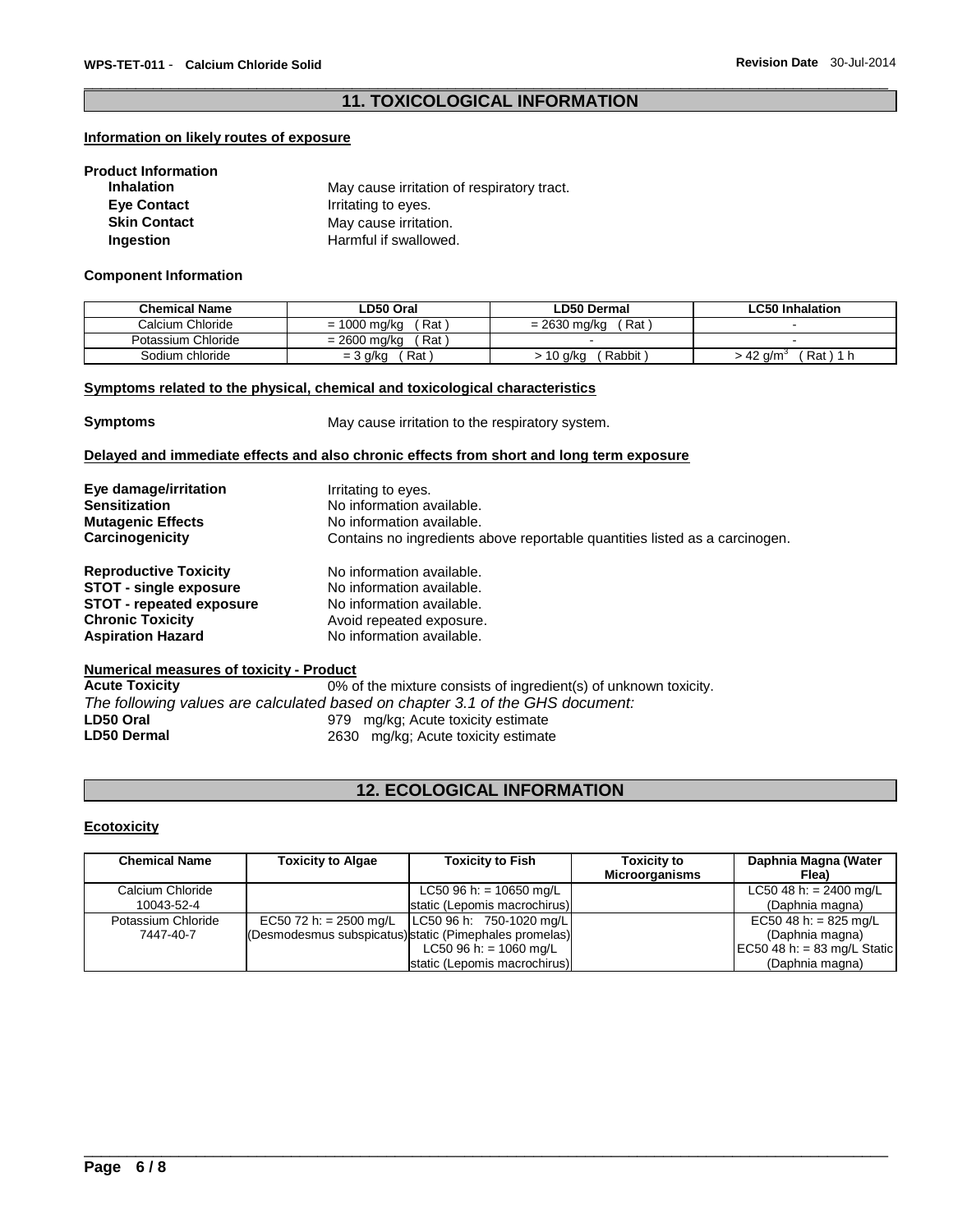## **WPS-TET-011** - **Calcium Chloride Solid Revision Date** 30-Jul-2014

| Sodium chloride | LC50 96 h: 5560 - 6080      | EC50 48 h: = $1000 \text{ mg/L}$ |
|-----------------|-----------------------------|----------------------------------|
| 7647-14-5       | mg/L flow-through (Lepomis  | (Daphnia magna) EC50 48          |
|                 | macrochirus) LC50 96 h: $=$ | h: 340.7 - 469.2 mg/L Static     |
|                 | 12946 mg/L static (Lepomis  | (Daphnia magna)                  |
|                 | macrochirus) LC50 96 h:     |                                  |
|                 | 6020 - 7070 mg/L static     |                                  |
|                 | (Pimephales promelas) LC50  |                                  |
|                 | 96 h: = $7050$ mg/L         |                                  |
|                 | semi-static (Pimephales     |                                  |
|                 | promelas) LC50 96 h: 6420   |                                  |
|                 | - 6700 mg/L static          |                                  |
|                 | (Pimephales promelas) LC50  |                                  |
|                 | 96 h: 4747 - 7824 mg/L      |                                  |
|                 | flow-through (Oncorhynchus  |                                  |
|                 | mykiss)                     |                                  |

Persistence and Degradability Product is not biodegradable.

**Bioaccumulation Does not bioaccumulate.** 

# **Other Adverse Effects**

No information available.

# **13. DISPOSAL CONSIDERATIONS**

| <b>Waste Disposal Methods</b> | This material, as supplied, is not a hazardous waste according to Federal regulations (40<br>CFR 261). This material could become a hazardous waste if it is mixed with or otherwise<br>comes in contact with a hazardous waste, if chemical additions are made to this material, or<br>if the material is processed or otherwise altered. Consult 40 CFR 261 to determine<br>whether the altered material is a hazardous waste. Consult the appropriate state, regional,<br>or local regulations for additional requirements. |
|-------------------------------|--------------------------------------------------------------------------------------------------------------------------------------------------------------------------------------------------------------------------------------------------------------------------------------------------------------------------------------------------------------------------------------------------------------------------------------------------------------------------------------------------------------------------------|
| <b>Contaminated Packaging</b> | Do not re-use empty containers.                                                                                                                                                                                                                                                                                                                                                                                                                                                                                                |

# **14. TRANSPORT INFORMATION**

| <b>DOT</b> | Not regulated |
|------------|---------------|
| <b>TDG</b> | Not regulated |
| <b>MEX</b> | Not regulated |

# **15. REGULATORY INFORMATION**

| <b>International Inventories</b> |          |
|----------------------------------|----------|
| <b>TSCA</b>                      | Complies |
| DSL                              | Complies |

# **Legend**

**TSCA** - United States Toxic Substances Control Act Section 8(b) Inventory **DSL/NDSL** - Canadian Domestic Substances List/Non-Domestic Substances List

# **U.S. Federal Regulations**

Section 313 of Title III of the Superfund Amendments and Reauthorization Act of 1986 (SARA). This product does not contain any chemicals which are subject to the reporting requirements of the Act and Title 40 of the Code of Federal Regulations, Part 372.